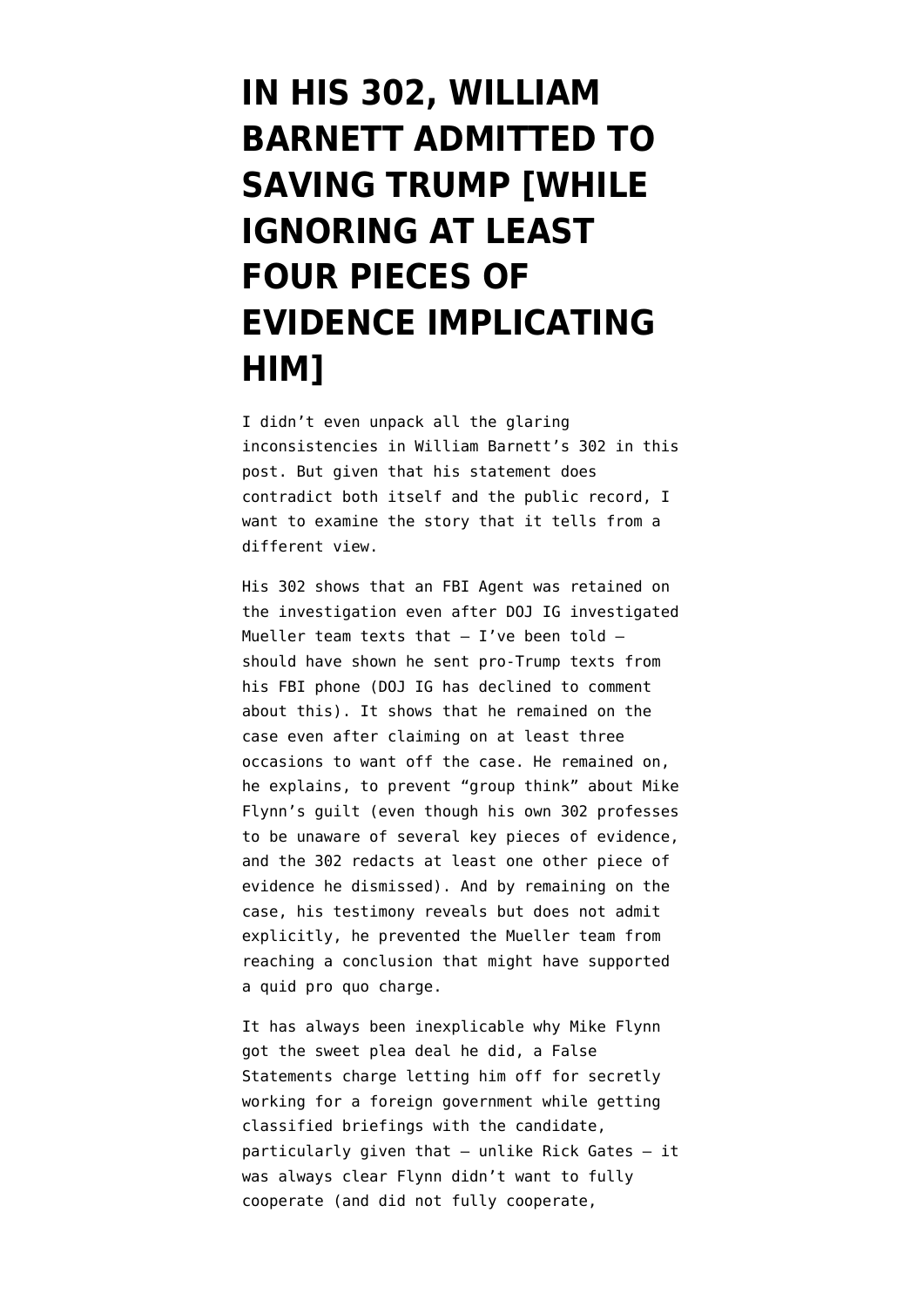[professing not to remember](https://www.emptywheel.net/2019/05/17/mike-flynns-cooperation-did-not-extend-to-remembering-foresemans-back-door-discussions/) key repeated contacts regarding a back channel with Russia that the [White House tried to cover up in other ways](https://www.emptywheel.net/2020/08/18/trump-tried-to-claim-privilege-over-a-document-flynn-claimed-to-not-remember/)).

And now William Barnett is taking credit for all that.

### **Barnett remained on the Mike Flynn case after trying four times to stay off it**

Not explained in Barnett's 302 is how he ended up investigating Mike Flynn through to prosecution when he repeatedly expressed a disinterest in doing so.

Barnett started, in August 2016, tasked to investigate both Paul Manafort and Mike Flynn. He describes any actions he took early on in the Flynn investigation to be an effort to clear the investigation (and he spoke of it, at all times, in terms of criminal activity, not threats to national security, in spite of his own closing memo admitting that the investigation also investigated the latter). A possible interview in the post-election period, the interview that happened on January 24, the review of call records that would disclose further lies from Flynn, and other evidence that remained redacted — all that was, in Barnett's mind, just boxchecking in advance of closing the investigation. At numerous times in his 302, he seems to suggest he would have been happy to continue on the Manafort investigation, but wanted off the Flynn one.

His 302 describes how, in early 2017 (when false allegations about Andrew McCabe were beginning to be floated, but before an FBI Investigation Division into them started), he asked to be taken off the case.

> In or about early February 2017, BARNETT discussed his wish to be removed from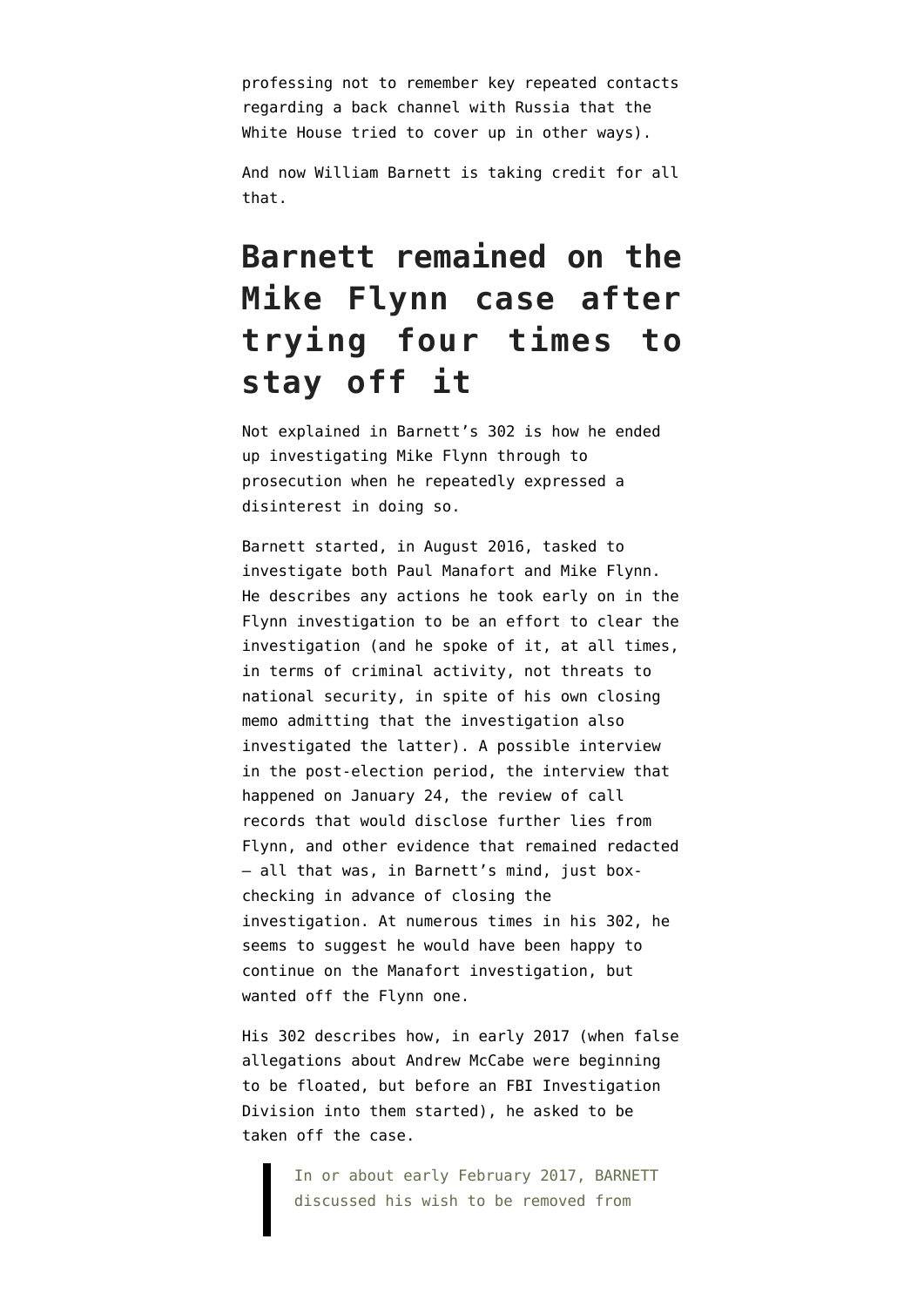the RAZOR investigation with FBI Unit Chief [Unit Chief] and [Special Agent]. [Unit Chief and Special Agent] asked why BARNETT wished to be removed from the investigation. BARNETT said the Inspector General (IG) was looking at the Clinton Case and BARNETT believed the RAZOR investigation was problematic and could result in an IG investigation. FBI policy does not allow for an agent to pick and choose his/her cases. An agent can request to be removed from a case. If an agent is not removed but wanted to leave, they could do a "sit down strike," meaning the agent asks for approval to do everything and creates enough problems to have them removed from the case.

In spite of providing an explanation of how Barnett could have gotten off the case if he really wanted to, he did not do so (even though it's possible that the delay in obtaining call records reflects such a sit down strike).

Then, again in April, Barnett exchanged notes with an analyst who wanted off the case. In his testimony, he described that he believed the "collusion" theory that the call records would have supported, "did not make sense."

> BARNETT was asked about a Lync message on 04/06/2017 from [Analyst 1] to BARNETT regarding [Analyst 1] being removed from the RAZOR investigation. BARNETT said [Analyst 1] was very skeptical of the FLYNN collusion [sic] investigation. BARNETT also thought it was a "dumb theory" that did not make sense.

Then, apparently after the appointment of Mueller in May, Barnett tried to undermine any investigation into Flynn by *not briefing on it*, at a briefing specifically called to review Flynn. This is the passage taken by credulous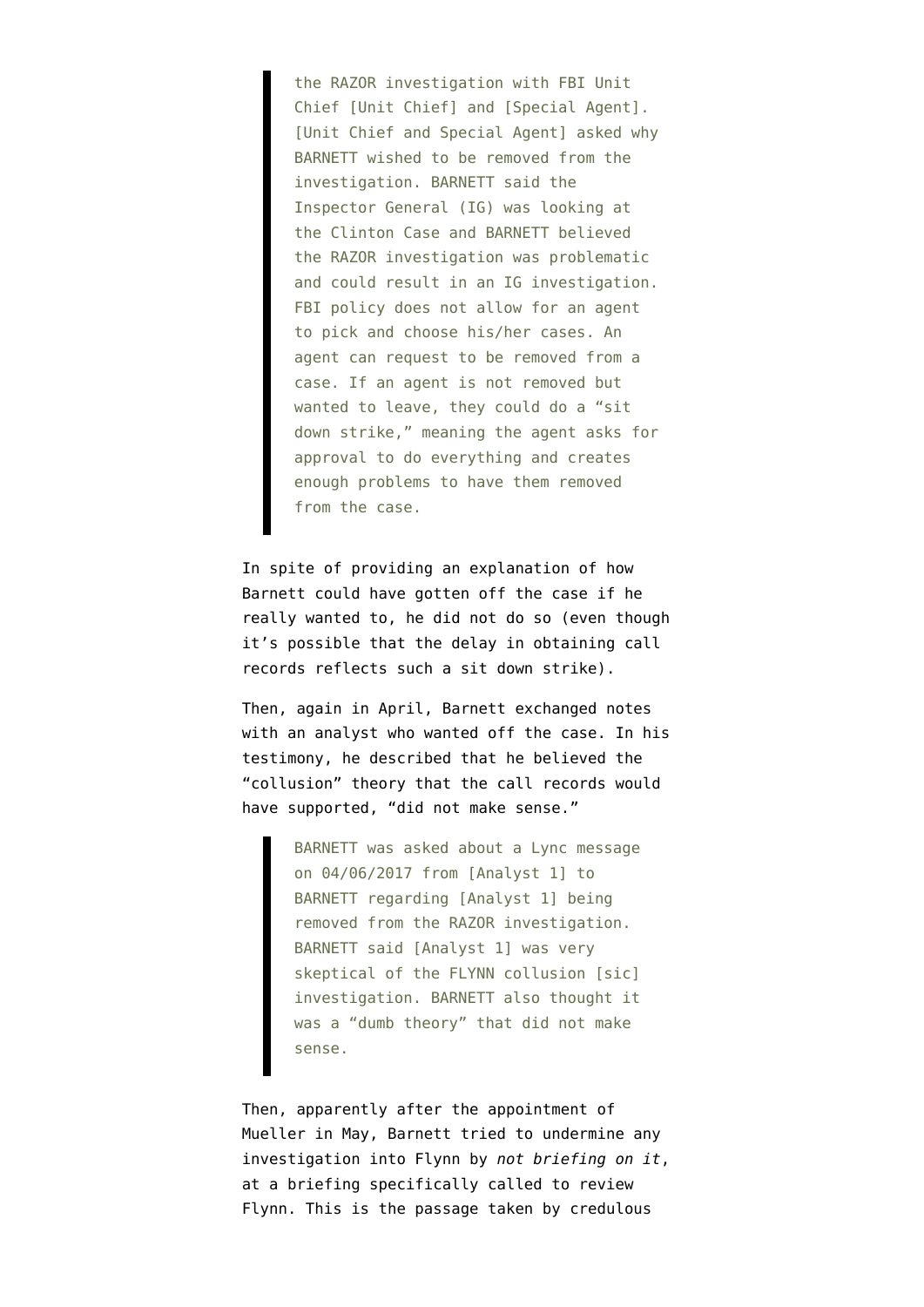readers as damning to Jeannie Rhee, when it in fact shows that Barnett was insubordinate and rude.

> BARNETT was told to give a brief on FLYNN to a group including SCO attorney Jean Rhee (RHEE), [four other people], and possibly [a fifth] BARNETT said he briefly went over the RAZOR investigation, including the assessment that there was no evidence of a crime, and then started to discuss [redacted probably Manafort] which BARNETT thought was the more significant investigation. RHEE stopped BARNETT's briefing [redacted] and asked questions concerning the RAZOR investigation. RHEE wanted to "drill down" on the fees FLYNN was paid for a speech FLYNN gave in Russia. BARNETT explained logical reasons for the amount of the fee, but RHEE seemed to dismiss BARNETT's assessment. BARNETT thought RHEE was obsessed with FLYNN and Russia and she had an agenda. RHEE told BARNETT she was looking forward to working together. BARNETT told RHEE they would not be working together.

After this briefing, Barnett told someone almost certainly Brandon Van Grack — that he didn't like Rhee and didn't want to be on the Flynn investigation.

> BARNETT expressed his concern about RHEE to [SCO Atty 1, probably Van Grack]. BARNETT told [probably Van Grack] that he wanted nothing to do with the RAZOR investigation.

In spite of saying, repeatedly, that he didn't want to work on the Flynn case, Barnett affirmatively chose to continue on it, to prevent others from "group think."

On the day following the brief that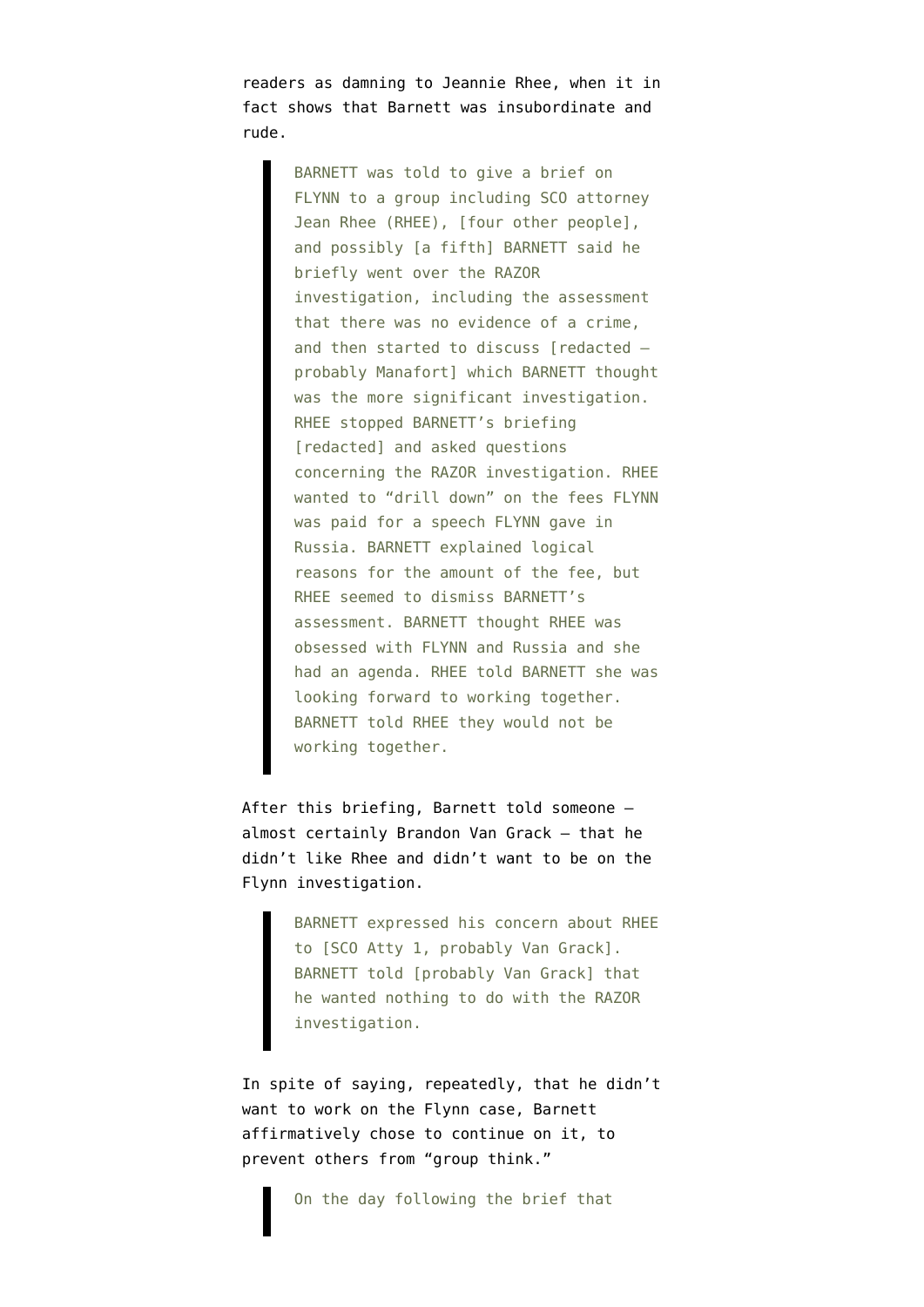BARNETT provided to RHEE, BARNETT was contacted by STRZOK. STRZOK said he (STRZOK) really wanted BARNETT to work with the SCO. STRZOK said he (STRZOK) knew BARNETT had a problem with RHEE. BARNETT told STRZOK that he (BARNETT) wanted to work [redacted-probably Manafort] and did not wish to pursue the collusion investigation as it was "not there." STRZOK said he (STRZOK) would run interference between BARNETT and RHEE. [Probably Van Grack] and STRZOK told BARNETT he (STRZOK) could work on things other than what RHEE was looking into. BARNETT decided to work at the SCO hoping his perspective would keep them from "group think."

So: Barnett expresses a wish to get off the Flynn case in February, he expresses a wish to get off the Flynn case in April, in May, he says he wants nothing to do with the Flynn case while refusing to brief on it, and then he affirmatively chose to stay on the Flynn case, in hopes of preventing others from "group think."

There's some real proof that Robert Mueller (and Peter Strzok!!) sought out people who had it in for Trump!

I actually think it was a good thing that Mueller included skeptics. But Barnett is not just a skeptic; in his 302 he misstated what the evidence showed.

### **Barnett ignores or dismisses at least four pieces of evidence implicating Flynn**

Barnett's 302 records him claiming that there was "no" evidence showing Trump directed Flynn, even calling such a suspicion "astro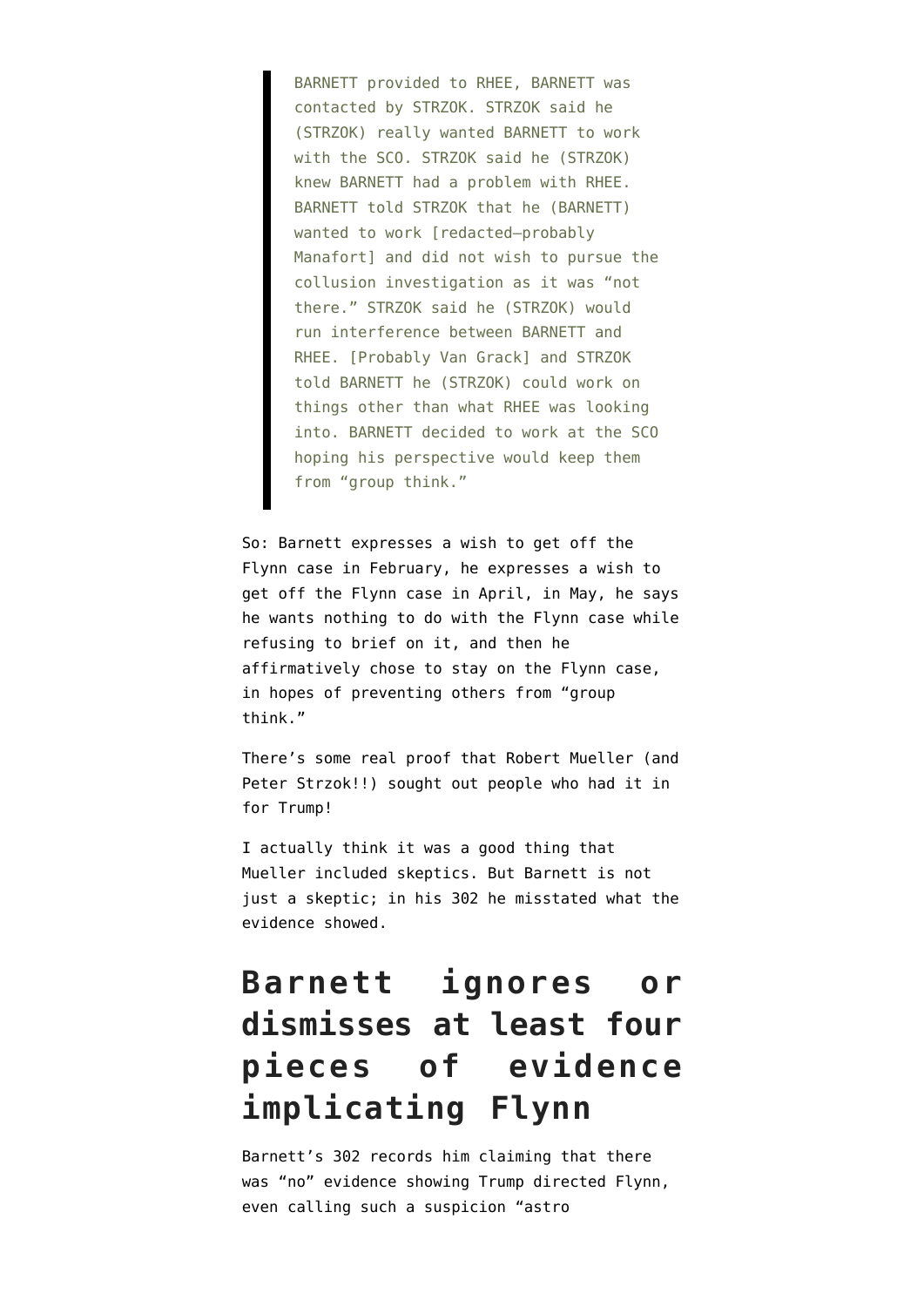#### projection."

BARNETT said numerous attempts were made to obtain evidence that TRUMP directed FLYNN concerning [redacted] with no such evidence being obtained. BARNETT said it was just an assumption, just "astro projection," and the "ground just kept being retreaded."

Ultimately, Barnett offered a different reason why Flynn (and KT McFarland) told what he admits were clear lies: they were just trying to keep  $$ or  $get - a$  job.

> Regarding FLYNN, some individuals in the SCO assumed FLYNN was lying to cover up collusion [sic] between the TRUMP campaign and Russia. BARNETT believed FLYNN lied in the interview to save his job, as that was the most plausible explanation and there was no evidence to contradict it.

Barnett's stated opinion is, like most things pertaining to Flynn, precisely the conclusion drawn institutionally by the Mueller team, best expressed in Flynn's sentencing memo: Flynn started telling lies in response to the Ignatius report, and then just kept lying.

Except Barnett repeatedly dismisses evidence that makes it clear that's not true.

Barnett describes FBI responding to the David Ignatius article revealing Flynn's calls with Sergey Kislyak, and not Flynn's public lies about them. *Every single other witness* asked about this investigation and abundant contemporaneous evidence has said the lies, not the article, were the motivating factor behind FBI's increased attention. Barnett's testimony doesn't even admit they exist.

Then Barnett was asked about  $-$  something  $-$  that remains redacted.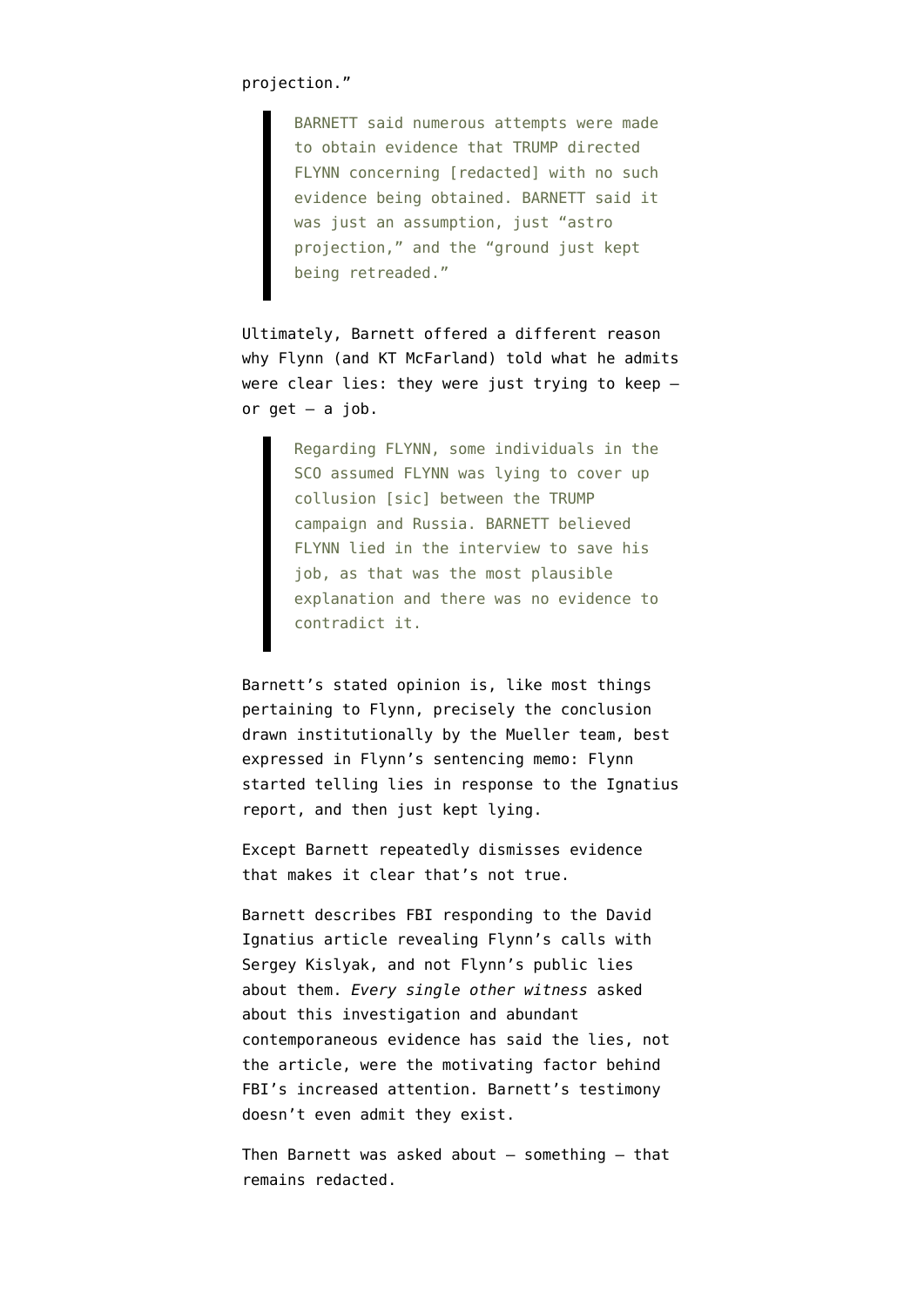

Clearly, whatever this was, other witnesses seem to have believed it cause cause for concern. Barnett doesn't agree.

Then Barnett describes what might have been call records showing that Mike Flynn's lies had served to cover up his coordination with Mar-a-Lago in advance of his calls to Sergey Kislyak, disclosing another lie (and probably the point of his other lies) to the FBI.

> BARNETT said the information gathered was what was expected to be found and there was, in BARNETT's opinion, no evidence of criminal activity and no information that would start a new investigative direction.

Later, he says that the NSL returns, which would have disclosed call records that show further lies on Flynn's part were not evidence that Flynn was working with the Russian government.

> The information obtained through the NSLs did not change BARNETT's mind that FLYNN was not working with the Russian government.

This answer is a tell, both about Barnett and those interviewing him. When the FBI obtained call records that showed that [Mike Flynn's lies](https://www.emptywheel.net/2020/05/20/flynn-was-hiding-that-he-coordinated-his-kislyak-call-with-mar-a-lago/) [served to cover up his consultation with Mar-a-](https://www.emptywheel.net/2020/05/20/flynn-was-hiding-that-he-coordinated-his-kislyak-call-with-mar-a-lago/)[Lago](https://www.emptywheel.net/2020/05/20/flynn-was-hiding-that-he-coordinated-his-kislyak-call-with-mar-a-lago/) before calling Kislyak, *it would have raised questions about the White House*. That is, those call records made it clear that there might be another suspect reason for Flynn's activities, because he was directed by Trump to pay off a quid pro quo (which is the reason a Main DOJ-approved sentencing memo argued might have been the explanation).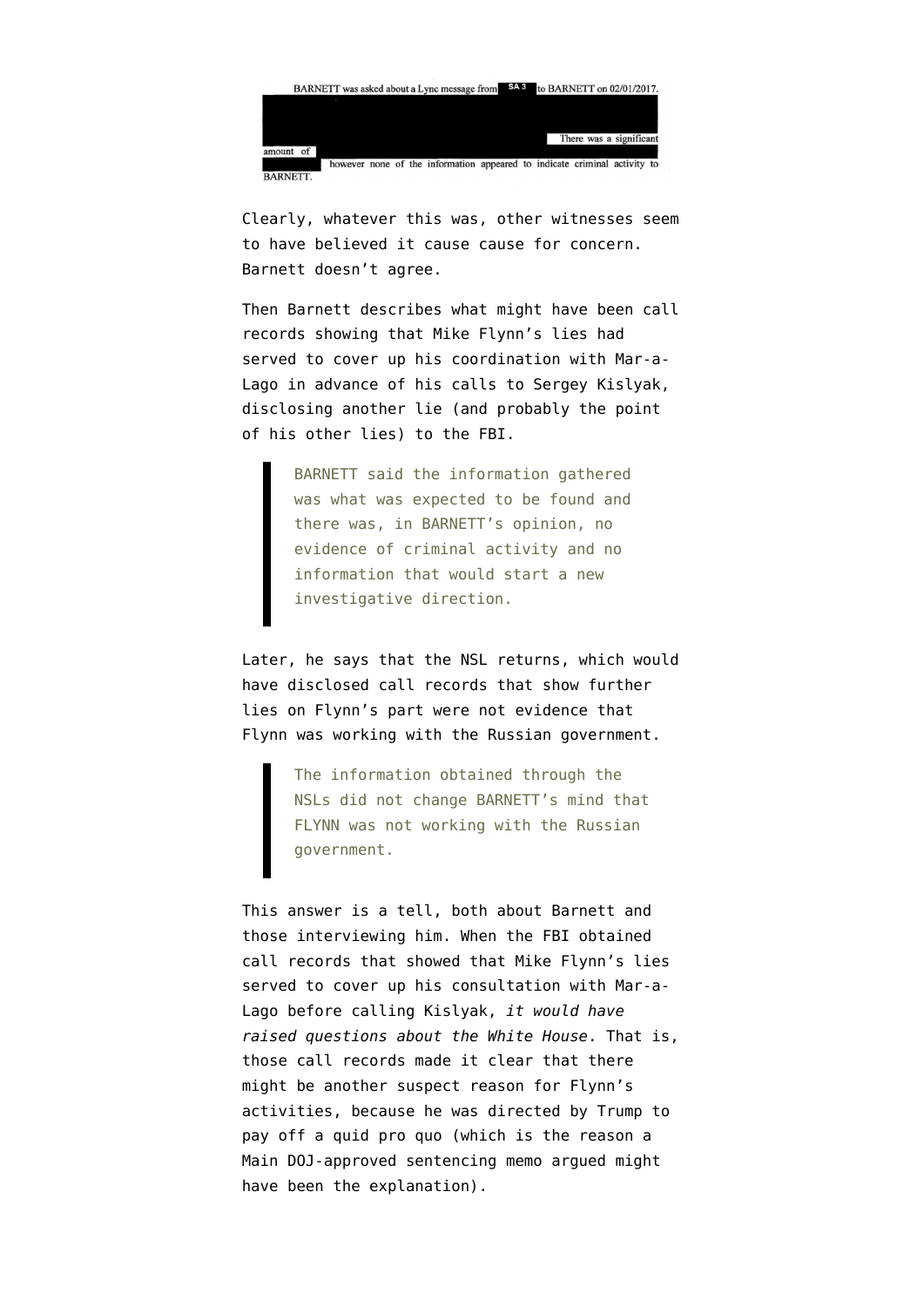Then, not mentioned here at all, is the Flynn [testimony](https://www.documentcloud.org/documents/6002293-190322-Redacted-Mueller-Report.html) that he and KT McFarland wrote a cover email to hide that he had spoken about sanctions with Kislyak.

> After the briefing, Flynn and McFarland spoke over the phone. 1258 Flynn reported on the substance of his call with Kislyak, including their discussion of the sanctions. 1259 According to McFarland, Flynn mentioned that the Russian response to the sanctions was not going to be escalatory because they wanted a good relationship with the incoming Administration.1260 McFarland also gave Flynn a summary of her recent briefing with President-Elect Trump. 1261

> The next day, December 30, 2016, Russian Foreign Minister Sergey Lavrov remarked that Russia would respond in kind to the sanctions. 1262 Putin superseded that comment two hours later, releasing a statement that Russia would not take retaliatory measures in response to the sanctions at that time. 1263 Hours later President-Elect Trump tweeted, "Great move on delay (by V. Putin)." 1264 Shortly thereafter, Flynn sent a text message to McFarland summarizing his call with Kislyak from the day before, which she emailed to Kushner, Bannon, Priebus, and other Transition Team members. 1265 The text message and email did not include sanctions as one of the topics discussed with Kislyak. 1266 Flynn told the Office that he did not document his discussion of sanctions because it could be perceived as getting in the way of the Obama Administration's foreign policy.1267 [my emphasis]

Nor does Barnett mention that — at a time when the only known communications to Trump were through McFarland — [Flynn told Kislyak](https://www.grassley.senate.gov/sites/default/files/2020-05-29%20ODNI%20to%20CEG%20RHJ%20%28Flynn%20Transcripts%29.pdf) that Trump was aware of their conversation.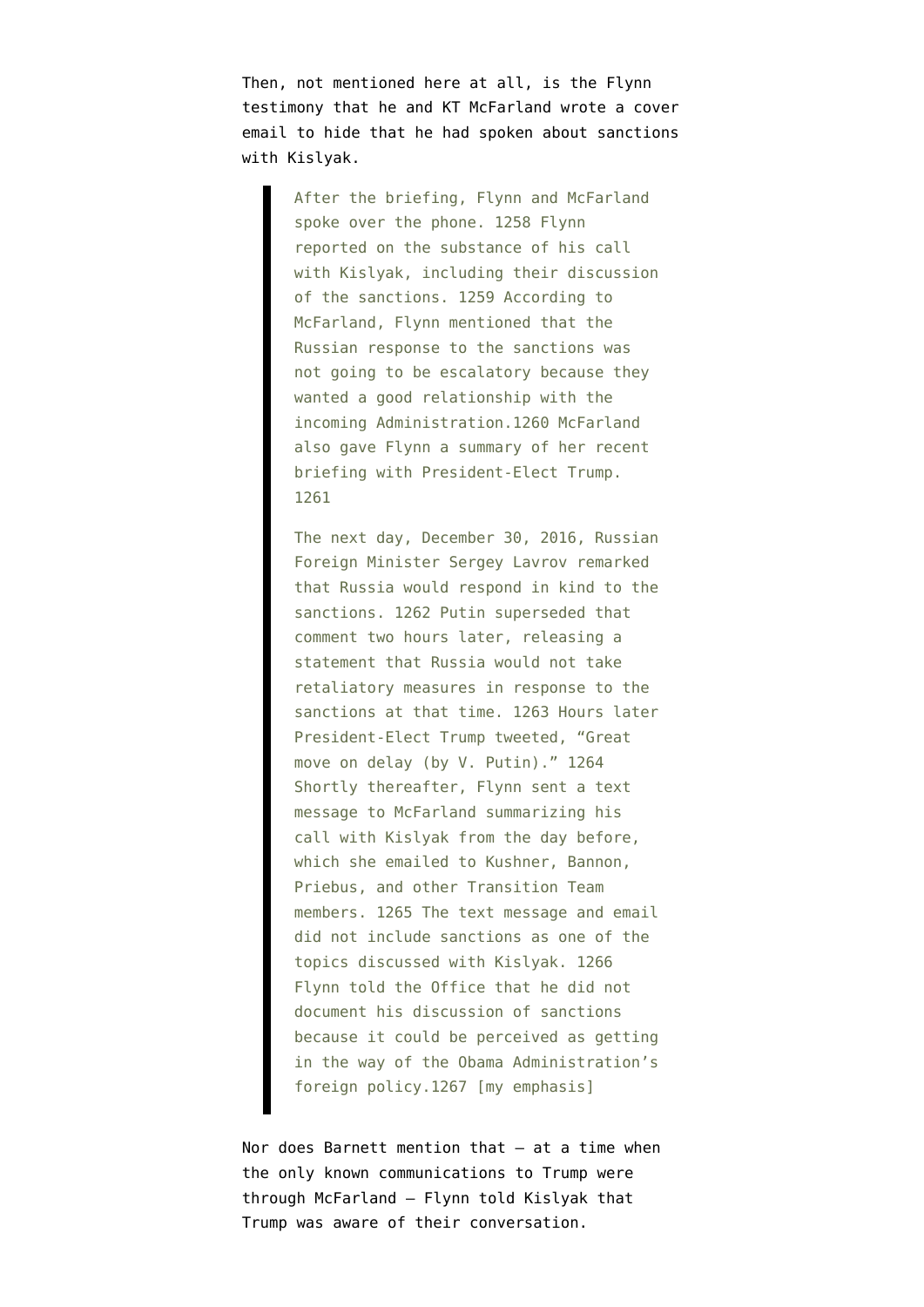FLYNN: and, you know, we are not going to agree on everything, you know that, but, but I think that we have a lot of things in common. A lot. And we have to figure out how, how to achieve those things, you know and, and be smart about it and, uh, uh, keep the temperature down globally, as well as not just, you know, here, here in the United States and also over in, in Russia.

KISLYAK: yeah.

FLYNN: But globally l want to keep the temperature down and we can do this ifwe are smart about it.

KISLYAK: You're absolutely right.

FLYNN: I haven't gotten, I haven't gotten a, uh, confirmation on the, on the, uh, secure VTC yet, but the, but the boss is aware and so please convey that. [my emphasis]

While that's not proof that Trump ordered Flynn to undermine sanctions, it is clear Flynn told Russia that Trump had been apprised about the content of their calls before the last call with Kislyak.

Of the evidence that is public, then, Barnett claims the following does not exist:

- 1. Flynn publicly lied in response to the Ignatius story, creating a counterintelligence risk
- 2. Call records showed that, on top of all his other lies about the substance of his calls with Sergey Kislyak, Flynn lied about coordinating with Mar-a-Lago before making those calls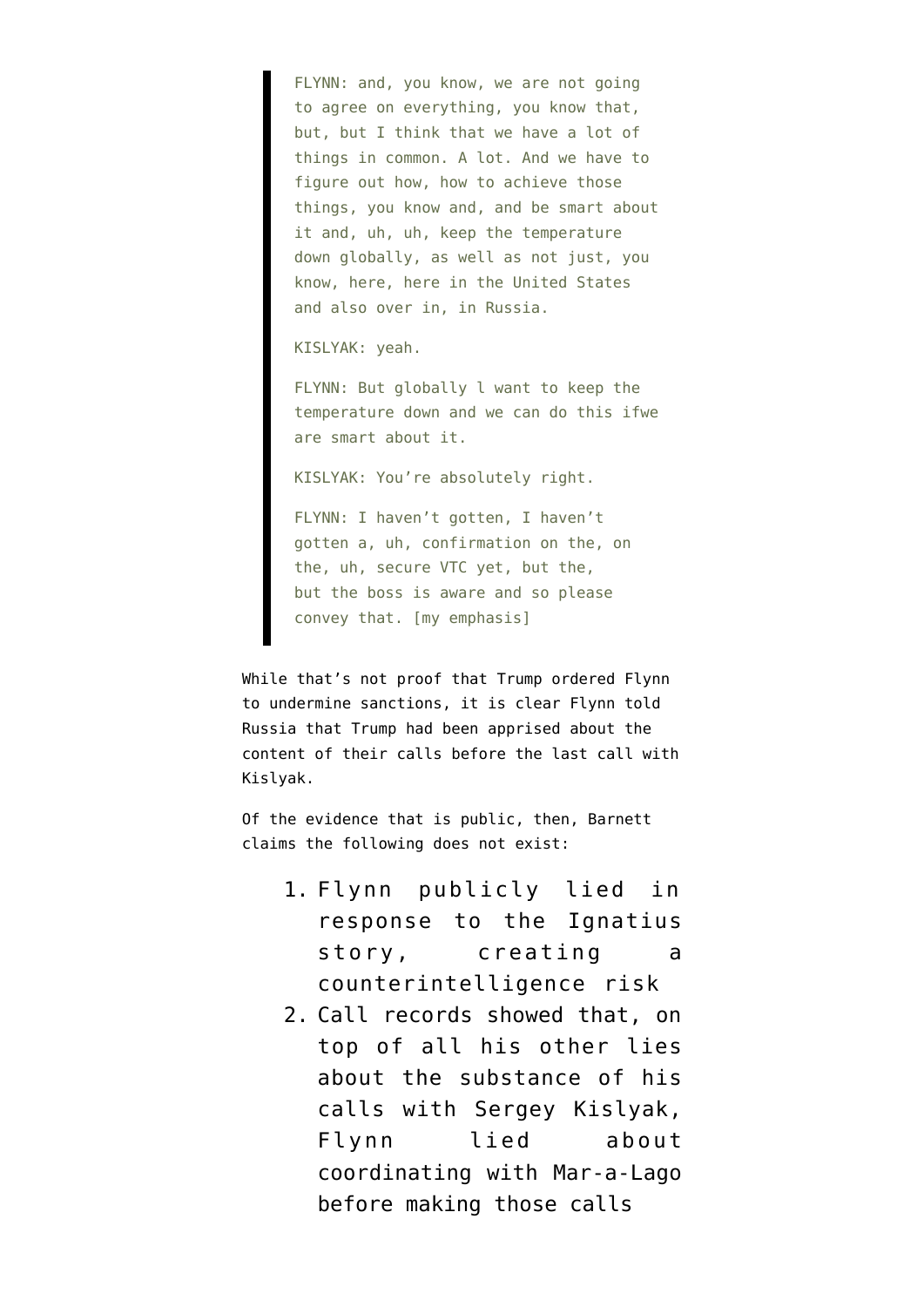- 3. Flynn testified that he wrote an email summarizing his call so as to hide that he and Kislyak had discussed sanctions
- 4. Flynn told Kislyak at a time when his only known communications with Trump went through McFarland that Trump was aware of the calls by December 31

In fact, Barnett doesn't even mention a fifth piece of evidence: Steve Bannon's testimony.

While the testimony of Steve Bannon described in the Mueller Report (which may post-date Barnett's involvement on the Mueller team) disclaims knowledge of any discussions of sanctions in advance, [in the the HPSCI](https://www.emptywheel.net/2020/05/16/steven-bannons-bas-relief-confession-that-trump-told-him-to-deny-discussing-sanctions/) [transcripts](https://www.emptywheel.net/2020/05/16/steven-bannons-bas-relief-confession-that-trump-told-him-to-deny-discussing-sanctions/), Bannon revealed that the White House had scripted him to provide a bunch of no answers to HPSCI.

> MR. SCHIFF: Mr. Bannon, who wrote these questions?

[Discussion off the record.]

MR. BANNON: My understanding, Mr. Schiff, is that these came from the transcript.

MR. SCHIFF: No, no, no. The questions that Mr. Conaway just asked you the questions. I asked you earlier if you had been authorized by the White House to answer all in the negative. Who wrote these questions?

MR. BANNON: Same answer.

MR. SCHIFF: What's the same answer? Who wrote the questions?

MR. BANNON: My understanding is they came from the transcript.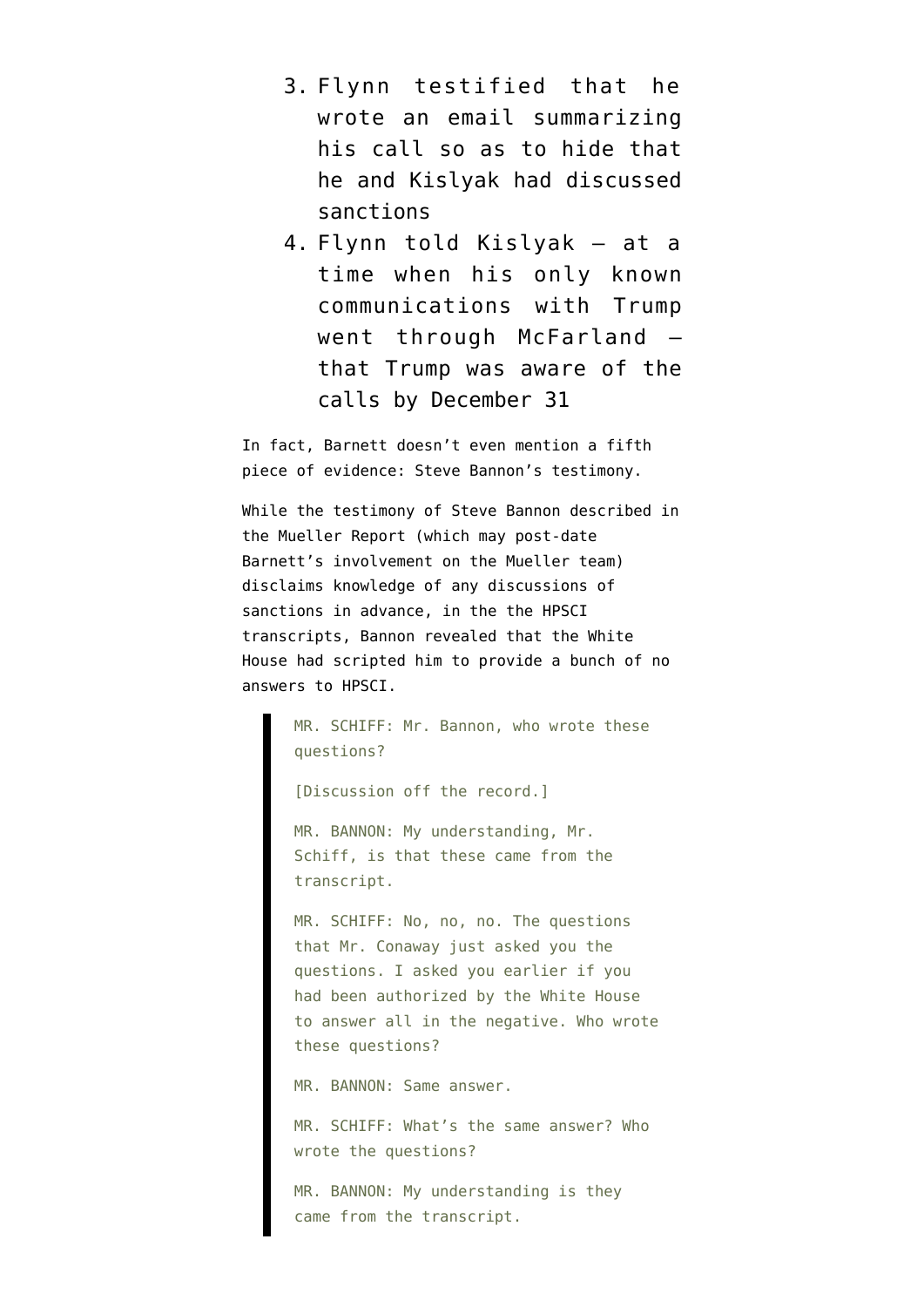MR. SCHIFF: What transcript are you talking about? MR. BANNON: This transcript of my first interview. [snip] MR. SCHIFF: Well, how were they produced? How do you know that the White House has authorized you to answer them? [Discussion off the record.] MR. BANNON: My counsel informed me that these were the questions the White House authorized me to answer. MR. SCHIFF: But you didn't write these questions? MR. BANNON: No. MR. SCHIFF: And your counsel didn't write these questions? MR. BANNON: No. MR. SCHIFF: So these questions were supplied to you by the White House? [Discussion off the record.] MR. BANNON: As far as I know.

One of the questions that Bannon described shortly before his first interview by the Mueller team — being scripted by the White House to answer no to was any discussion about sanctions *after inauguration*.

> MR. CONAWAY: Once you were part of the administration, were you a part of any discussions about how to approach the Russian, vis-à-vis the sanctions, whether to do away with them or in any way minimize the effects of the sanctions?

MR. BANNON: No.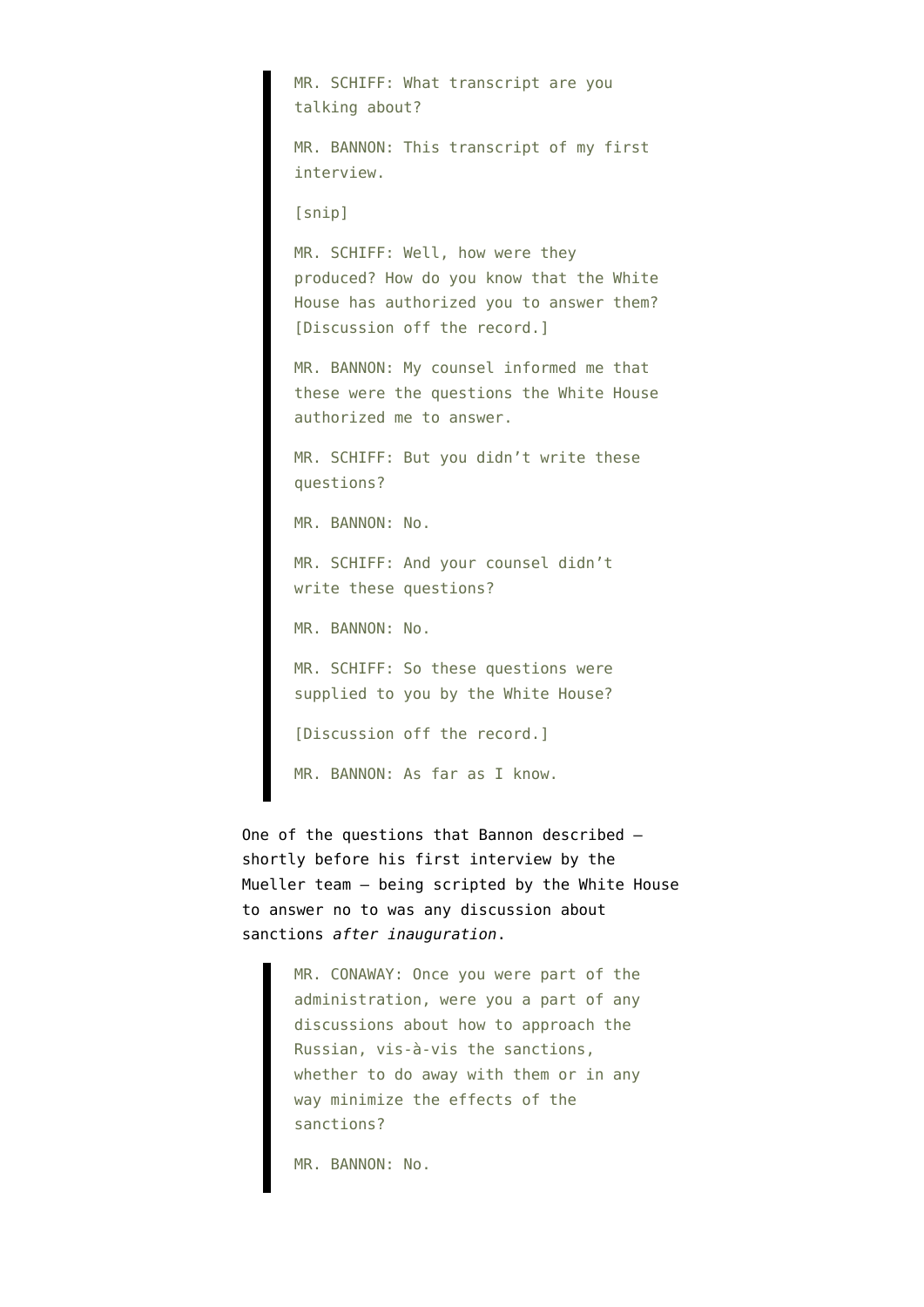The scripted answer pointedly did not ask whether Bannon discussed them beforehand, one he may not have been able to answer in the same way.

### **Barnett describes undermining the quid pro quo case against Donald Trump**

Particularly given that Barnett may not have been around anymore when Bannon started testifying, much less started testifying honestly (which didn't start until much later), the KT McFarland testimony is particularly important to this narrative.

Barnett describes that he was the only one who believed that KT McFarland was telling the truth when she said that she did not remember Trump directing Flynn's efforts to undermine sanctions. Significantly, he describes this question as — in Mueller's view — "key to everything."

> Many at the SCO had the opinion that MCFARLAND had knowledge TRUMP was directing [sanction discussions] between FLYNN and the Russian Ambassador. When MCFARLAND did not provide the information sought, it was assumed she was lying. When BARNETT suggested it was very possible MCFARLAND was providing truthful information, one of the SCO attorneys participating in the interview said BARNETT was the only person who believed MCFARLAND was not holding back the information about TRUMP's knowledge of [the sanction discussions]. MUELLER described MCFARLAND as the "key to everything" because MCFARLAND was the link between TRUMP, who was at Mar-a-Lago with MCFARLAND, and FLYNN, who was in the Dominican Republic on vacation, when [the calls] were made.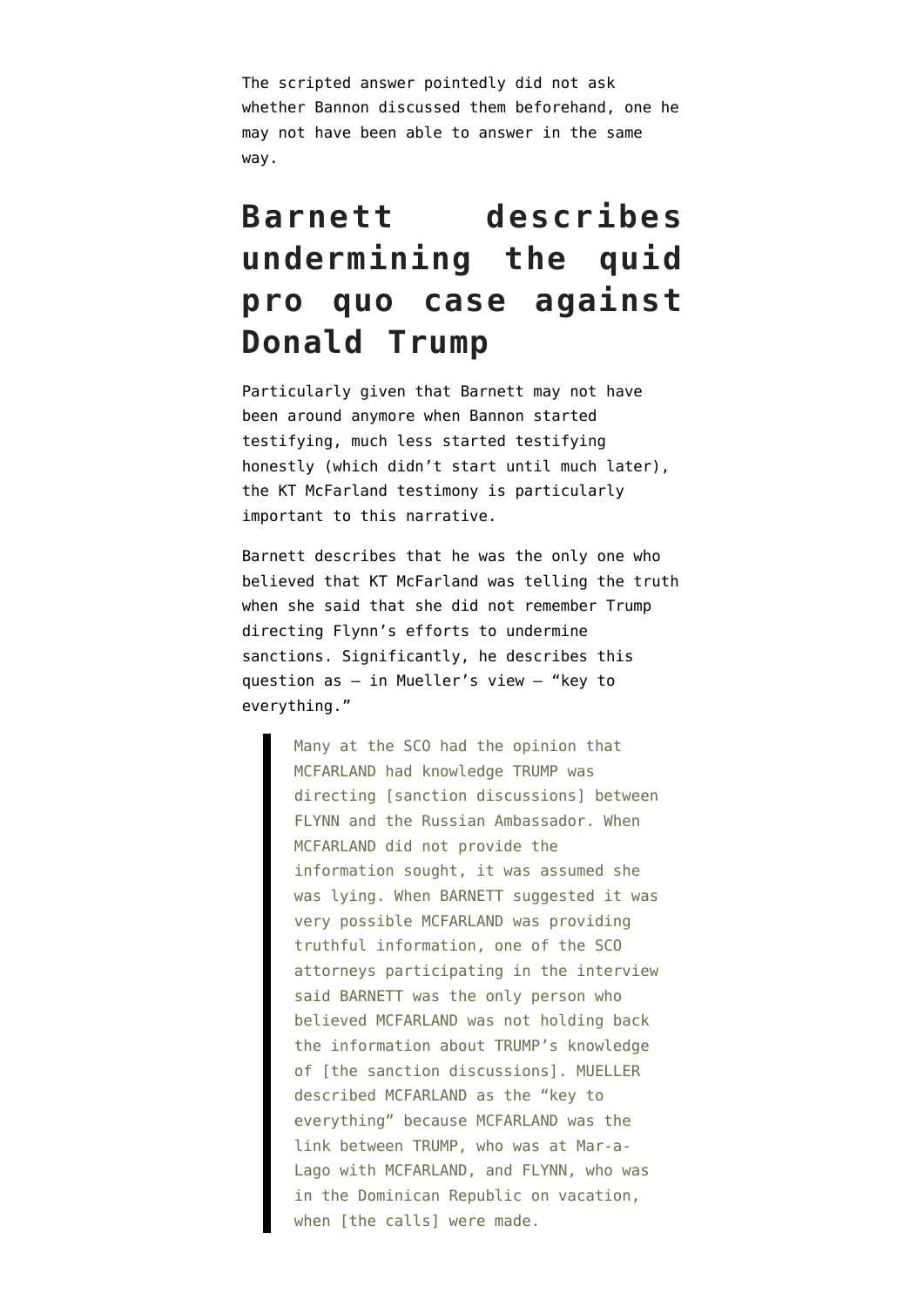Again, it is stunning that Barnett was permitted to give this answer without being asked about the call records, which showed Flynn lied about consulting with Mar-a-Lago, to say nothing about the way that McFarland's forgetfulness matched Flynn's and then her unforgetting similarly matched Flynn's. It's not a credible answer, but Jeffrey Jensen doesn't need credible answers.

Then, having made it clear that he believed that Mueller treated McFarland as the "key to everything," BARNETT described how he singlehandedly managed to prevent the entire team from concluding that Trump was in the loop.

> BARNETT was told at one point he was being taken off the MCFARLAND proffer interview because SCO attorneys thought would be easier for MCFARLAND to talk without BARNETT there, due to her attitude toward BARNETT during past interviews.

McFarland has complained publicly about being caught in a perjury trap by the FBI agents who first interviewed her (and the 302s show a continuity among the FBI agents), so Fox viewers have actually seen evidence that McFarland had a gripe with Barnett.

> BARNETT insisted he be on the interview. When BARNETT was told he would not be allowed on the interview, BARNETT suggested he might take the matter to the Inspectors General or to "11." BARNETT believed some at SCO were trying to get MCFARLAND to change her story to fit the TRUMP collusion [sic] theory. [Probably Van Grack] later contacted BARNETT and said BARNETT would be part of the MCFARLAND interview.

> During the proffer interview with MCFARLAND, the "obstruction team" was leading the interview. BARNETT described the "obstruction team's" questions as general. They did not ask follow-up or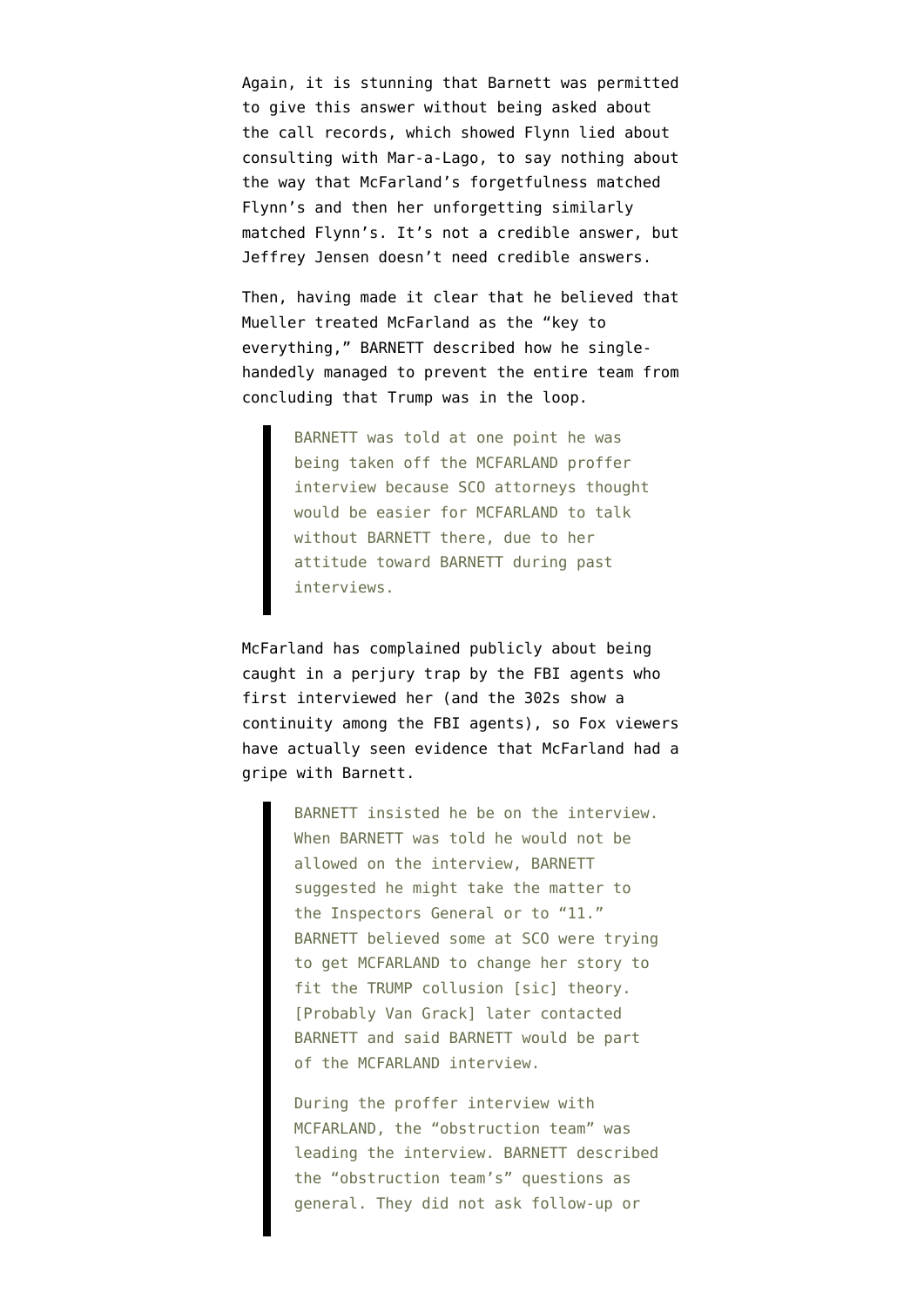clarifying questions. BARNETT was perplexed by their lack of asking follow-up questions. BARNETT began asking MCFARLAND follow-up questions and direct questions. BARNETT was trying to "cut to the chase" and obtain the facts. BARNETT asked questions such as "Do you know that as a fact or are you speculating?" and "Did you pass information from TRUMP to FLYNN?" Andrew Goldstein (GOLDSTEIN), a SCO Attorney, called "time-out" and cautioned BARNETT by saying, "If you keep asking these questions, we will be here all day."

It's unclear whether Barnett's depiction is correct or not. The [302 of that interview is](https://www.documentcloud.org/documents/6596807-3rd-Mueller-Document-FOIA-Release.html#document/p86/a542412) [heavily redacted,](https://www.documentcloud.org/documents/6596807-3rd-Mueller-Document-FOIA-Release.html#document/p86/a542412) but doesn't show a "time out" in it. What matters for the purposes of this post is that Barnett is claiming he singlehandedly prevented McFarland from implicating the President. And the [conclusions](https://assets.documentcloud.org/documents/6002293/190322-Redacted-Mueller-Report.pdf) [of the Report](https://assets.documentcloud.org/documents/6002293/190322-Redacted-Mueller-Report.pdf) on this point adopt Barnett's view, so he may be right.

> Some evidence suggests that the President knew about the existence and content of Flynn's calls when they occurred, but the evidence is inconclusive and could not be relied upon to establish the President's knowledge.

#### [snip]

Our investigation accordingly did not produce evidence that established that the President knew about Flynn's discussions of sanctions before the Department of Justice notified the White House of those discussions in late January 2017.

What this 302 does, then, is show that:

Barnett joined Mueller's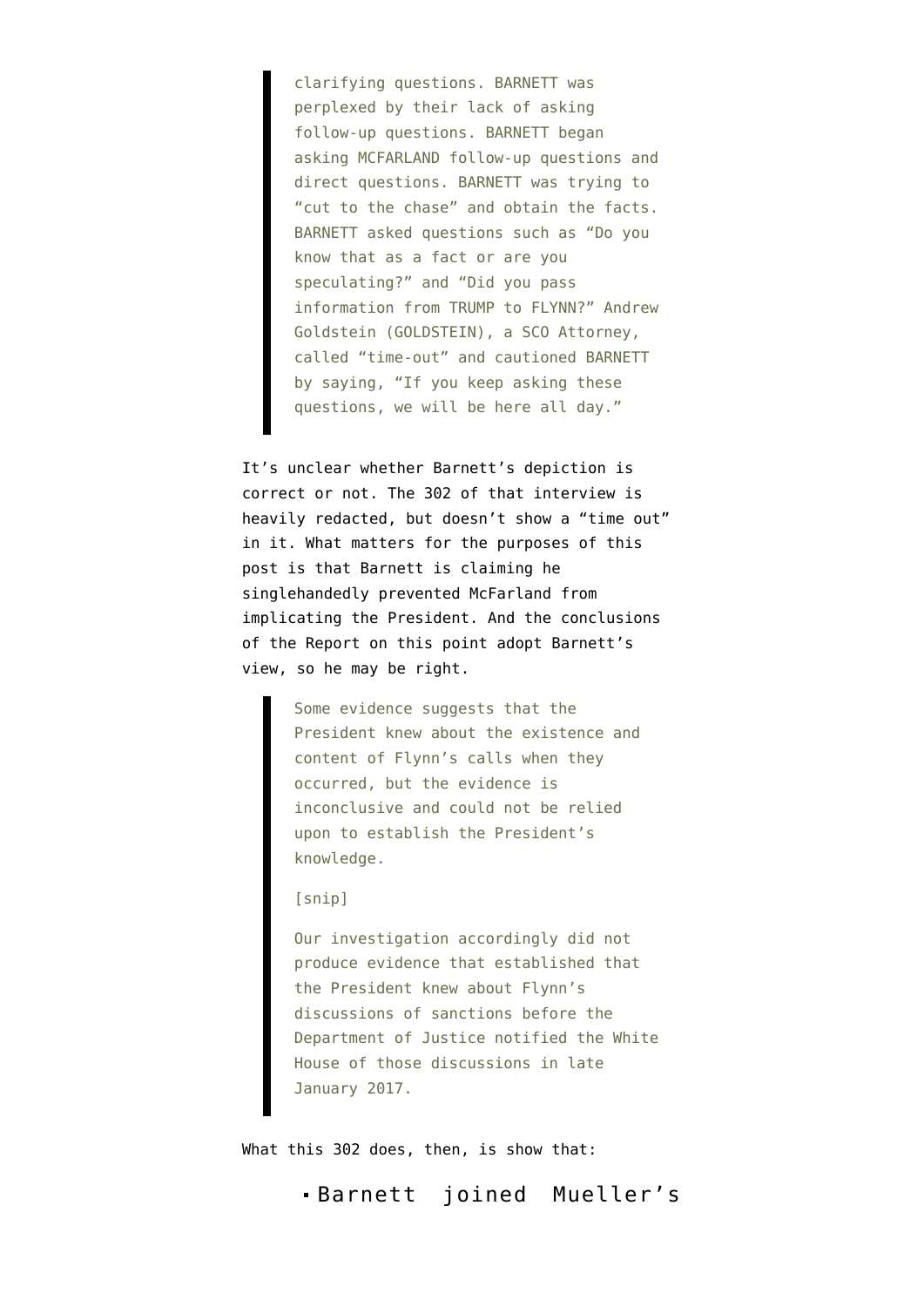team solely to avoid concluding that Mike Flynn was involved in "collusion"

- He claims to be unaware of at least four pieces of evidence showing the contrary
- Having disclaimed knowledge of evidence that is public, he takes credit for the conclusion that there was no quid pro quo

For what its worth, Jerome Corsi — in language that is hilariously close to Barnett's — claimed to have prevented Mueller from obtaining "the key" piece of evidence, an explanation of how Stone got foreknowledge of the WikiLeaks releases. And Andrew Weissmann's book apparently describes the sharing of poll data as another such "key" piece of evidence. So it's not the case that Barnett singlehandedly prevented Mueller from showing a quid pro quo or some other kind of conspiracy. But he did prevent two key witnesses from being more aggressively questioned about it.

## **Barnett's shit-show 302 may have been really poorly timed**

This  $302 -$  and the witness that gave it  $-$  would not do well under competent cross-examination. There are just too many internal contradictions, too many instances where Barnett professes to be unaware of public evidence, too many times that Barnett's current claims conflict with his past actions taken as an FBI Agent, too many times his claims conflict with the public record.

Which is why it's interesting that (as [Adam](https://twitter.com/adamgoldmanNYT/status/1268595932167364609) [Goldman has pointed out\)](https://twitter.com/adamgoldmanNYT/status/1268595932167364609), Barnett is not among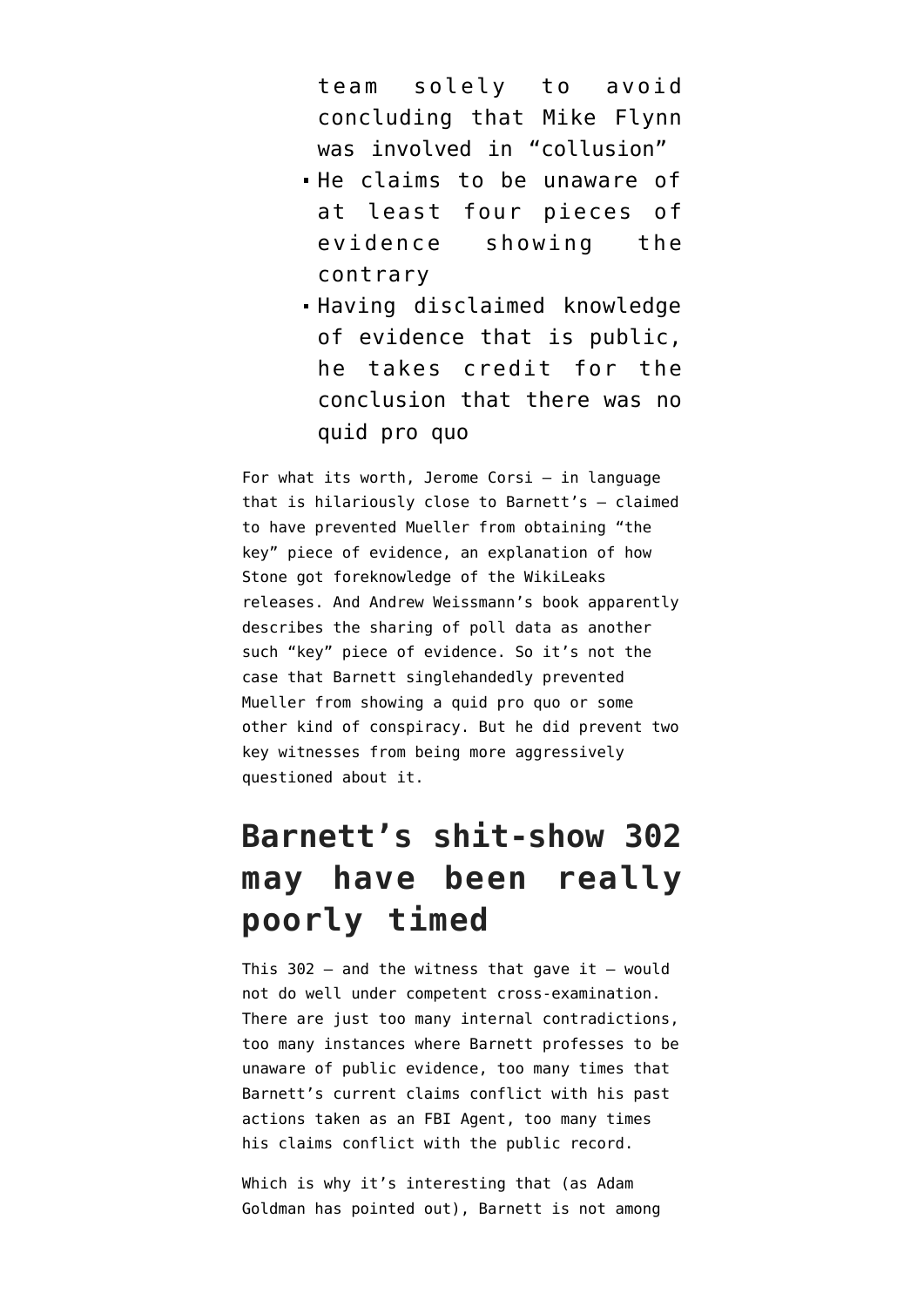those witnesses [demanded](https://www.judiciary.senate.gov/imo/media/doc/Crossfire%20Hurricane%20Subpoena%20Authorization.pdf) in an investigation at Senate Judiciary Committee led by Flynn associate Barbara Ledeen. Lindsey Graham's subpoena request [asks for documents and](https://www.judiciary.senate.gov/imo/media/doc/Crossfire%20Hurricane%20Subpoena%20Authorization.pdf) [testimony](https://www.judiciary.senate.gov/imo/media/doc/Crossfire%20Hurricane%20Subpoena%20Authorization.pdf) from virtually everyone else in this investigation, but not Barnett.

> Trisha Anderson, Brian Auten, James Baker, William Barr, Dana Boente, Jennifer Boone, John Brennan, James Clapper, Kevin Clinesmith, James Comey, Patrick Conlon, Michael Dempsey, Stuart Evans, Tashina Gauhar, Carl Ghattas, Curtis Heide, Kathleen Kavalec, David Laufman, Stephen Laycock, Jacob Lew, Loretta Lynch, Andrew McCabe, Mary McCord, Denis McDonough, Arthur McGlynn, Jonathan Moffa, Sally Moyer, Mike Neufield, Sean Newell, Victoria Nuland, Bruce Ohr, Nellie Ohr, Stephanie L. O'Sullivan, Lisa Page, Joseph Pientka, John Podesta, Samantha Power, E.W. "Bill" Priestap, Sarah Raskin, Steve Ricchetti, Susan Rice, Rod Rosenstein, Gabriel Sanz-Rexach, Nathan Sheets, Elizabeth Sherwood-Randall, Glenn Simpson, Steve Somma, Peter Strzok, Michael Sussman, Adam Szubin, Jonathan Winer, Christopher Wray, and Sally Yates

After the [WaPo released](https://www.washingtonpost.com/national-security/new-justice-dept-disclosures-cast-fresh-doubt-on-trump-russia-investigation/2020/09/25/f08ccfb0-ff61-11ea-9ceb-061d646d9c67_story.html) an unbelievably credulous article on Barnett's testimony the other day, SJC [tweeted it out as a Committee](https://twitter.com/senjudiciary/status/1309902294696296450) [press release](https://twitter.com/senjudiciary/status/1309902294696296450).

> **Senate Judiciary O** @senjudiciary **16h** Justice Dept. disclosures cast fresh doubt on Trump-Russia investigation washingtonpost.com/national-secur...

Apparently, Lindsey and Barbara Ledeen (who [served as a channel in efforts to discredit the](https://www.emptywheel.net/2020/05/11/mike-flynn-collaborator-barbara-ledeens-past-role-in-producing-new-evidence/) [investigation](https://www.emptywheel.net/2020/05/11/mike-flynn-collaborator-barbara-ledeens-past-role-in-producing-new-evidence/)) don't think Barnett could withstand competent cross-examination on these issues, either.

As it happens, though, the interview was done before — but released after — two key decisions,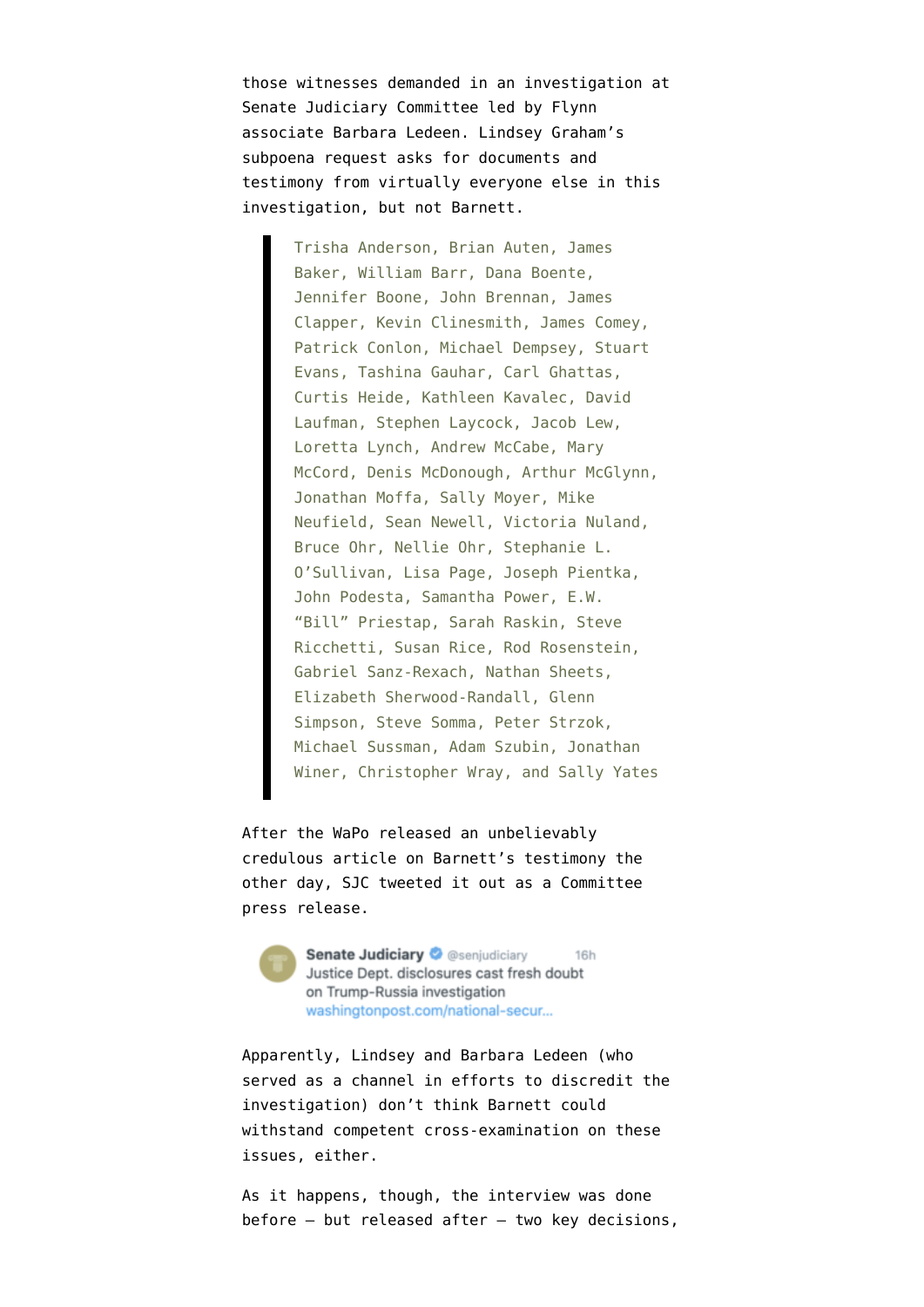which will give Lisa Page, Peter Strzok, and [Andrew McCabe](https://www.courtlistener.com/recap/gov.uscourts.dcd.210051/gov.uscourts.dcd.210051.37.0_5.pdf) discovery into the events that led to the public disclosure of their texts (in the first two cases) or their firing (in the latter two).

Minute Entry for Proceedings held before Judge Amy Berman Jackson: Teleph nic Status Conference held on Station Control of the reasons stated on the record during the call. Defendants' 30 Motion to Dismiss or in the Alternative<br>Stationary Judgment in case 19-cv-2367 (ABJ), and the 14 M Motion for Summary Judgment in case 19ons on whether these cases should remain consolidated for purposes of discovery. (Court Reporter: Junice Dickman). (ith) (Entered: 09/25/2020)

While not originally included in the discovery requests in this case, against the background of the claims he made in his 302, Barnett's testimony would be relevant to numerous inquiries pertinent to one or several of these lawsuits, including:

- Why Barnett wasn't removed from the Mueller team when his texts exhibited (as I've been told they would have) pro-Trump bias
- If Barnett's texts indeed exhibited a pro-Trump bias, why his texts weren't also made public when Page and Strzok's were
- Whether Barnett was the source behind [two claims](https://medium.com/@the_war_economy/spygate-part-15-the-f-b-i-vs-donald-trump-23221196ad6f) sourced by right wing propagandists who first floated the claims to Agents involved in the Mike Flynn case, but [always debunked by](https://www.courtlistener.com/recap/gov.uscourts.dcd.191592/gov.uscourts.dcd.191592.122.0_3.pdf) [actual firsthand witnesses](https://www.courtlistener.com/recap/gov.uscourts.dcd.191592/gov.uscourts.dcd.191592.122.0_3.pdf), that Andrew McCabe had it in for Mike Flynn

The latter is a particularly important point. The [McCabe IG investigation](https://web.archive.org/web/20200907121604/https://oig.justice.gov/reports/2018/o20180413.pdf) that ultimately led to his firing stemmed from attempts to understand who sourced that right wing